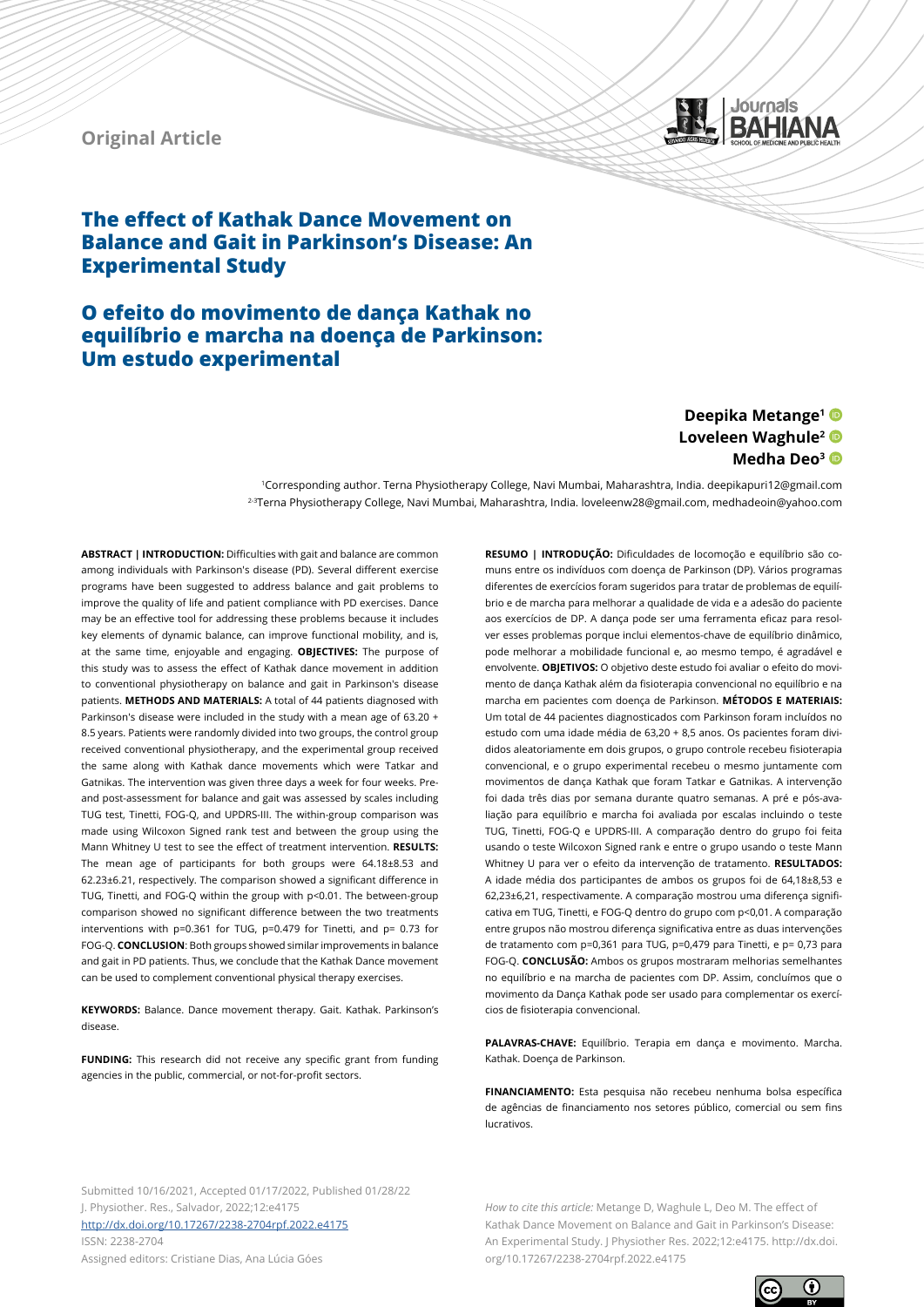# **Introduction**

Parkinson's disease (PD) is a progressive nervous system disease. The cardinal features of the disease include rigidity, bradykinesia, tremors, and postural instability. $1$  It is the second most common neurodegenerative disorder only after Alzheimer's disease.[2](#page-8-1) Being a movement disorder, it affects the ability to perform everyday activities of daily living by involving multiple motor and nonmotor neural circuits.[3](#page-8-2) Difficulties with gait and balance are common among individuals with Parkinson's disease, affecting the functional activity and contributing to increased falls.[1](#page-8-0) Problem with controlling posture and balance limit independence, community ambulation, and safety.<sup>1</sup> Most patients with gait deficits can compensate at least partially using external cues and attentional strategies.

Exercises have been considered as an effective therapy to traditional pharmacologic treatments. Various exercises have been reported to improve gait and balance in people with PD. Common forms of aerobic exercise reduce overall disease severity, which is reflected by lowering of UPDRS-III scores (Unified Parkinson Disease Rating Scale) and improves the aerobic capacity of patients as well. $4-6$  $4-6$ 

Researchers have given recommendations regarding key components of exercise programs given the beneficial effects of exercises in patients with PD. $728$  $728$ In order for the exercise program to be effective for patients with PD, four key areas are recommended to be inclusive, which include: 1) cueing strategies to improve gait, 2) cognitive movement strategies to improve transfers, 3) exercises to improve balance, and 4) training of joint mobility and muscle power to improve physical capacity. $728$  $728$  It is critical to develop an exercise program that will incorporate the key elements of exercises and, at the same time, is enjoyable and engaging for the patients. Thus, given these specifications, dance may be an appropriate intervention for individuals with PD.[4](#page-8-3) Dance may address each of these areas identified as important for an exercise program designed for individuals with PD.

Kathak is a classical Indian dance form that involves rhythmic Tatkar (footwork), Gatnikas (walking front, back, and sideways), Spins (chakkar), and Bhav (expression). All movements in Kathak are performed in an erect, graceful posture. While doing the footwork, the dancer taps his/her feet on the floor, making a sound, which gives one kind of rhythm to him/her. In gatnikas (chaal) dancer walks front-back and sideways in an erect posture on beats.<sup>[9](#page-9-3)</sup>

Previous research signifies that to improve a particular task, one should practice that same task.<sup>[6](#page-9-0),[10](#page-9-4)</sup> This concept of task-specific training may be an important aspect of dance as dance incorporates specific movements.[4](#page-8-3) People with PD struggle with basic functional movements like walking and turning $11-12$  $11-12$ , such specific movements can be incorporated with dance practice in the task-specific program. Kathak also includes walking turning movements along with pauses, such that movement initiation is practiced repeatedly throughout the dance. Furthermore, as one must execute the dance steps while simultaneously following the music being played in the background, dance may provide a framework for the practice of multi-tasking.

Thus, the study aimed to assess the effect of Kathak dance movement in addition to conventional physiotherapy on balance and gait in Parkinson's disease patients.

#### **Methods**

#### **Study design and participants**

A quasi-experimental study was carried out with 44 patients diagnosed with Parkinson's disease. Participants were recruited from the Parkinson Society and the community through consecutive consent sampling $13$ , and the study was conducted over a total period of 12 months.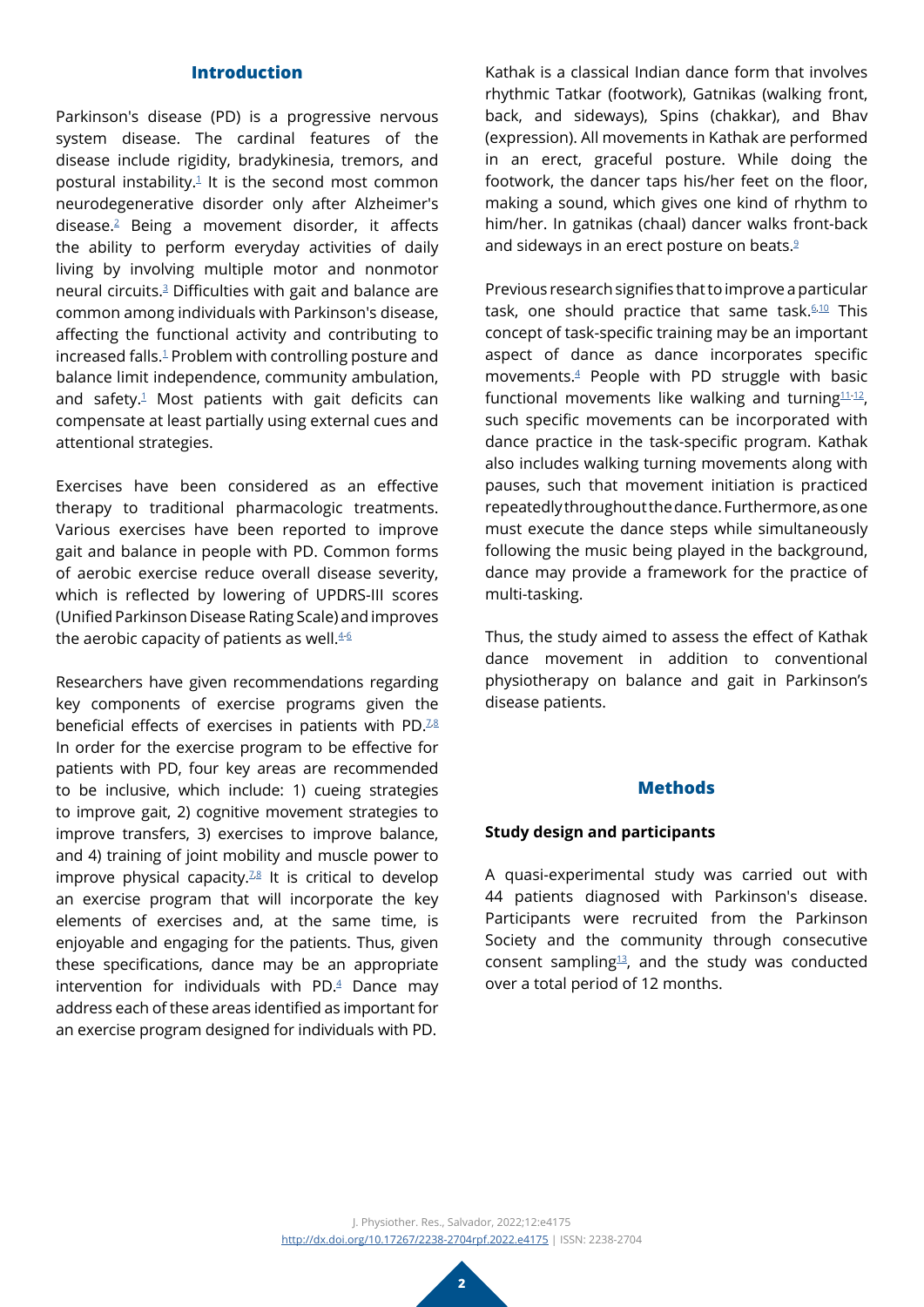Patients included in the study were those diagnosed with idiopathic Parkinson's disease, Hoehn scale and Yahr stage I-III, with MMSE score > 24. Those with other neurological deficits, visual or hearing loss, and cardiorespiratory problems were excluded. All patients were on stable medication regimens and were approached during the "ON" phase (3 hours after PD medication).

The study protocol and procedure were explained to the patients, who then signed an informed consent form. Permission and approval to conduct research were obtained from the institutional ethical committee at Terna Physiotherapy College, Navi Mumbai (TPC/ OFF/422). All participants were informed of the benefits and risks of participating before giving their written consent for inclusion.

## **Procedure**

The study protocol and procedure were explained to the participants who signed an informed consent form and met the inclusion criteria. Measurements were performed: pre-test using the Time Up and Go (TUG) test, Tinetti Test (both balance and gait subscale), Freezing of Gait Questionnaire (FOG-Q), and Unified Classification of Parkinson's Disease Scale (UPDRS-III).

The Timed Up & Go (TUG) test is a physical performance measure in which the ability to rise from a seated chair position, walk 3m, turn, walk back, and sit down is timed. This measure is useful in an outpatient setting because it requires only a few minutes, is easy to administer, and requires little equipment. The TUG test correlates with functional mobility, gait speed, and falls in older adults.<sup>[14](#page-9-8)</sup> Specific to PD, longer TUG test times are associated with decreased mobility and may more accurately predict falls than the pull test of the UPDRS.[15](#page-9-9) The TUG test is also demonstrated to have a high test-retest reliability and interrater reliability in PD populations.<sup>16</sup> Nocera et al. suggested a proposed cut score of 11.5 seconds for discrimination of those who did or did not fall in PD. $17$ 

Tinetti is a functional measure of dynamic balance and gait. It has nine balance components and eight gait components completed in 15 minutes. The balance assessment is initiated with the participant seated while performing various activities. The participant walks at their normal pace on a level surface in the gait assessment, and an evaluator grades their gait. Scoring is on a three-point ordinal scale, ranging from 0 to 2. A score of 0 represents the most impairment, while a score of 2 represents independence. The maximum score for the gait and balance components is 12 and 16 points, respectively (maximum total score is 28 points). It is widely used owing to its validity, reliability, sensitivity to change, and predictive validity[.18](#page-9-12) Contreras & Grandas,2012 suggested cut-off score for Tinetti Total=17.5, Tinetti-Balance=11.5 and Tinetti-Gait=10.5 points in patients with PD.[19](#page-9-13)

Unified Parkinson's Disease Rating Scale (UPDRS) scale consists of the following five segments: 1) Mentation, Behavior, and Mood, 2) ADL, 3) Motor sections, 4) Modified Hoehn and Yahr Scale, and 5) Schwab and England ADL scale. (UPDRS) III is the most widely used measure to assess motor symptoms and signs in Parkinson's disease (PD). The motor section is the only component of the UPDRS where items are scored by the physician rather than by patient selfreport. It specifically examines different components of disease severity which includes speech, facial expressions, tremor at rest, action tremors of the hand, rigidity, finger taps, hand movements, rapid alternating movements of the hand, leg agility, arising from a chair, posture, gait, postural stability, body bradykinesia, and hypokinesia. The scale consists of five-category ordinal items scored 0–4. It is a valid and reliable tool for global PD severity and multiple distinct areas of physical disability[.20](#page-9-14)

Freezing of Gait Questionnaire (FOGQ) is a clinician/ interview administered patient-reported rating scale. The FOGQ consists of six items scored from 0-4. Four of the items assess FOG severity, and two items assess gait. The total score ranges from 0 to 24. Based on a five-point interval scale, higher scores denote more severe FOG. The test has excellent testretest reliability and validity.[21](#page-9-15)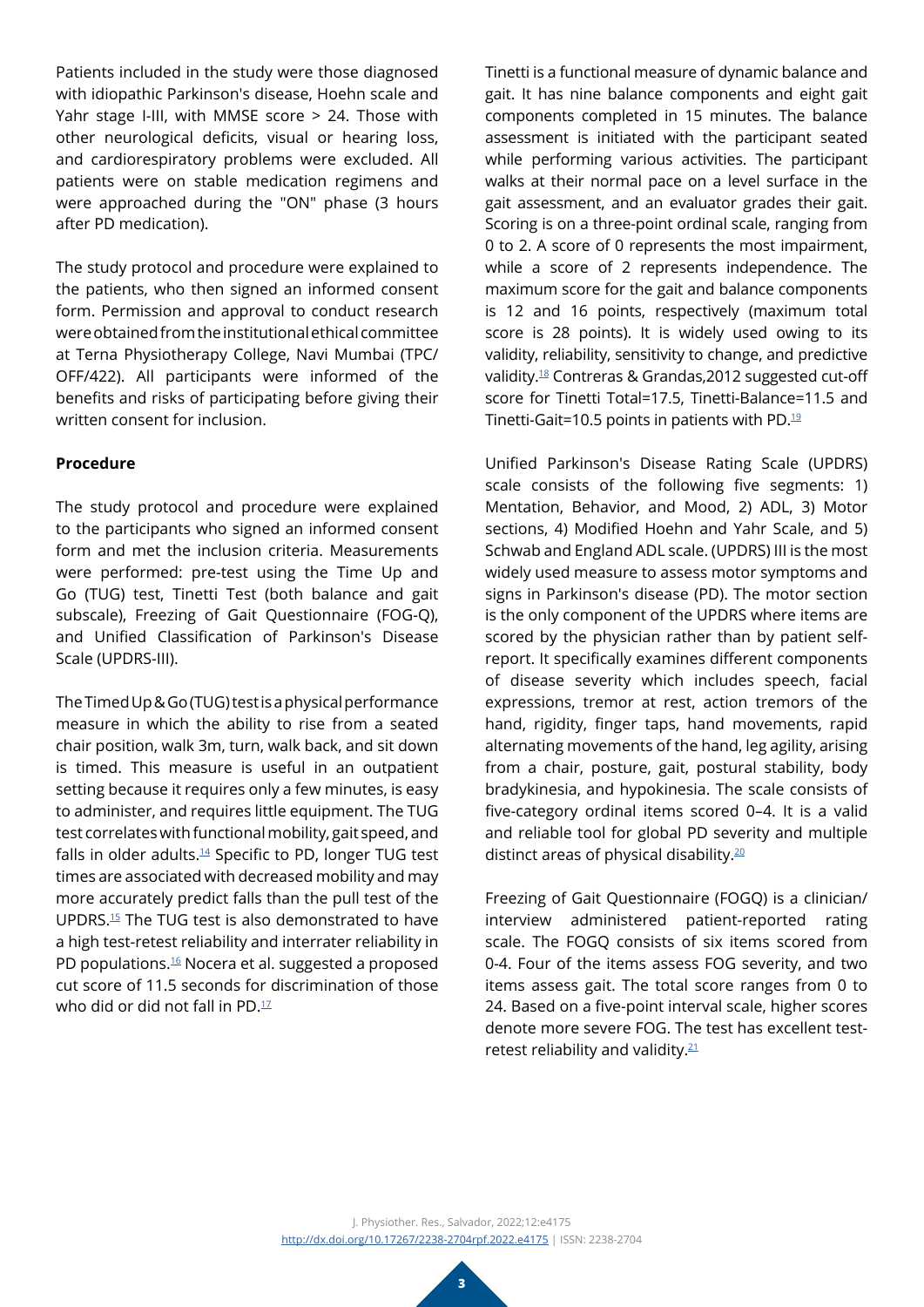Each patient was assigned a number, after which they were randomly divided into two groups, Group A (control) and Group B (experimental). Patients were blinded about the allocation of the group, and randomization of groups was done by using a random number generator (an application tool in the statistical software, Statistical Package for Social Sciences / IBM SPSS, version 21.0 (IBM Corp)).

The control group underwent physiotherapy exercises<sup>22</sup> for a total of 12 sessions. Each 60-minute session included exercises in sitting position (plastic chair with armrest and backrest) for balance trainingarm out to the side, arm folded across chest, clapping arms, weight shifts (anterior-posterior and mediallateral), and reaching out. In standing position, heel rises and toe offs, partial squats, chair rises, single limb stance with sidekick and back kicks. Other exercises to improve gait impairments included marching bilaterally, PNF activity of braiding each side, changing directions while walking, turning, and negotiating obstacles using external cues. $11$ All the exercises were based on KNGF guidelines $Z$ , which identifies five core areas for exercises in PD patients. This includes transfers, body posture, reaching and grasping, balance, and gait. Exercises were individualized for each subject based on specific impairments and subject goals and included but not limited to the items mentioned above.<sup>[23](#page-9-17)</sup>

The experimental group performed the same exercise program and additional movements to this Kathak dance, including Tatkar (footwork) and Gatnikas/ chaal (walking forward, backward, and side to side).

Each individual session for both groups was designed to last 60 minutes per session, which continued for three sessions per week for four weeks. All training sessions were individually delivered to patients and conducted by an instructor who was a certified professional physiotherapist and a trained Kathak dancer. Subjects were instructed not to initiate any new exercise regimens during the study. Posttreatment measurements were performed with the same outcome measures.

### **Statistical Consideration**

Data were subjected to statistical analysis using the Statistical Package for Social Sciences (SPSS v 21.0, IBM). For all statistical tests, p <0.05 was statistically significant, keeping the α error at 5% and the β error at 20%, giving the study a power of 80%. A pre-test comparison was made for both groups, showing no statistically significant difference; therefore, both groups were comparable at baseline.

Results were expressed as means (± SD). Absolute and relative frequencies were described for categorical variables. When indicated (categorical variables), comparisons between sociodemographic and clinical characteristics were performed using the χ2 test or Fisher's exact test when indicated (categorical variables). Moreover, the numerical variables were compared using the Student's Independent Test. Within group comparison was made using the Wilcoxon signed-rank test, and the between-group comparison was made using the Mann-Whitney U test to observe the effect of the treatment intervention.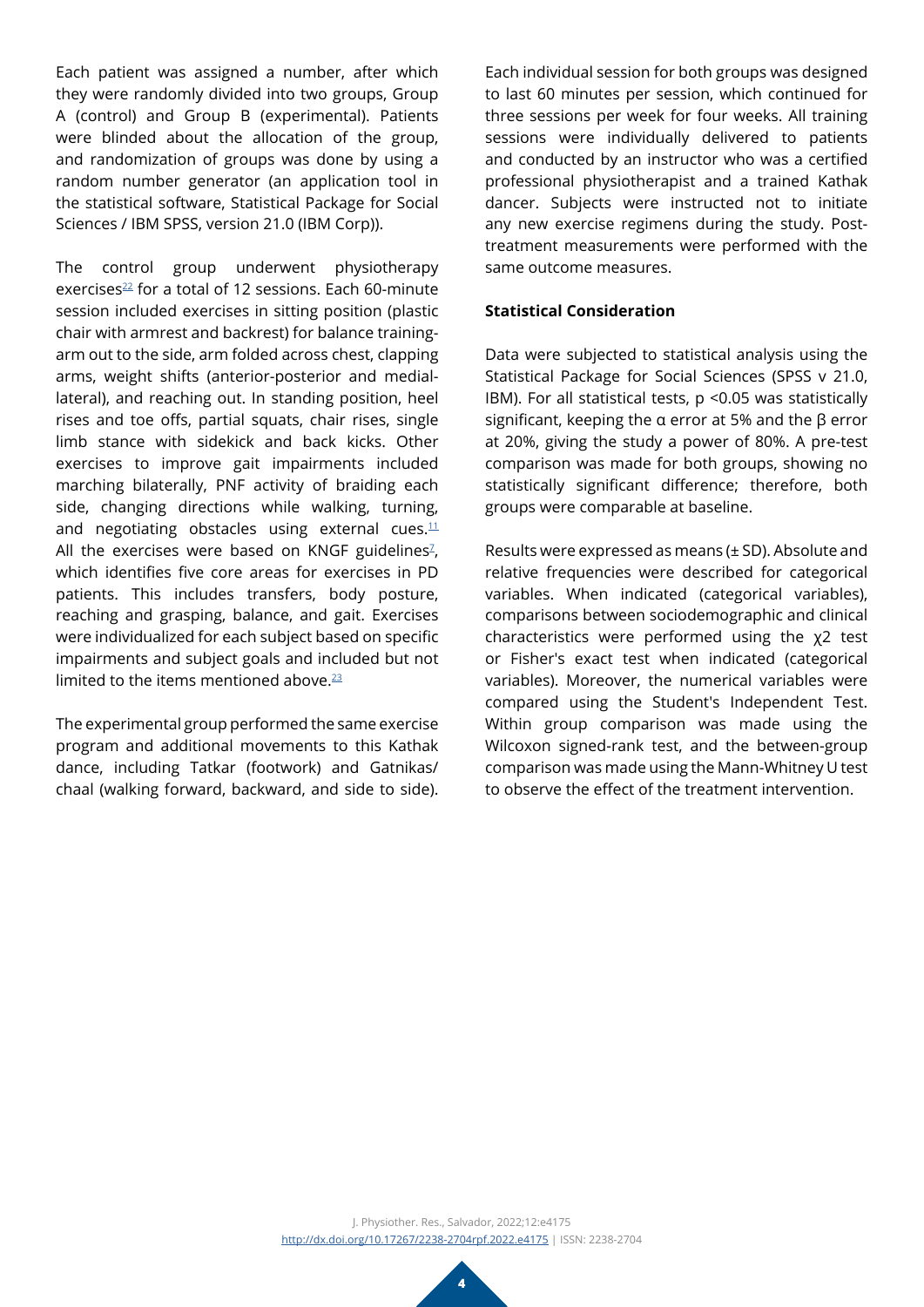## **Results**

Figure 1. The final sample consisted of 44 patients. The sample was divided into Group A (control) and Group: B (experimental) (Institucional Ethical Committee)



Table 1 shows the comparison of sociodemographic and clinical characteristics of the participants between the groups (control and experimental). As the sample size is small, heterogeneity is present in the analyzed variables (p >0.05), increasing the chances of false-positive results.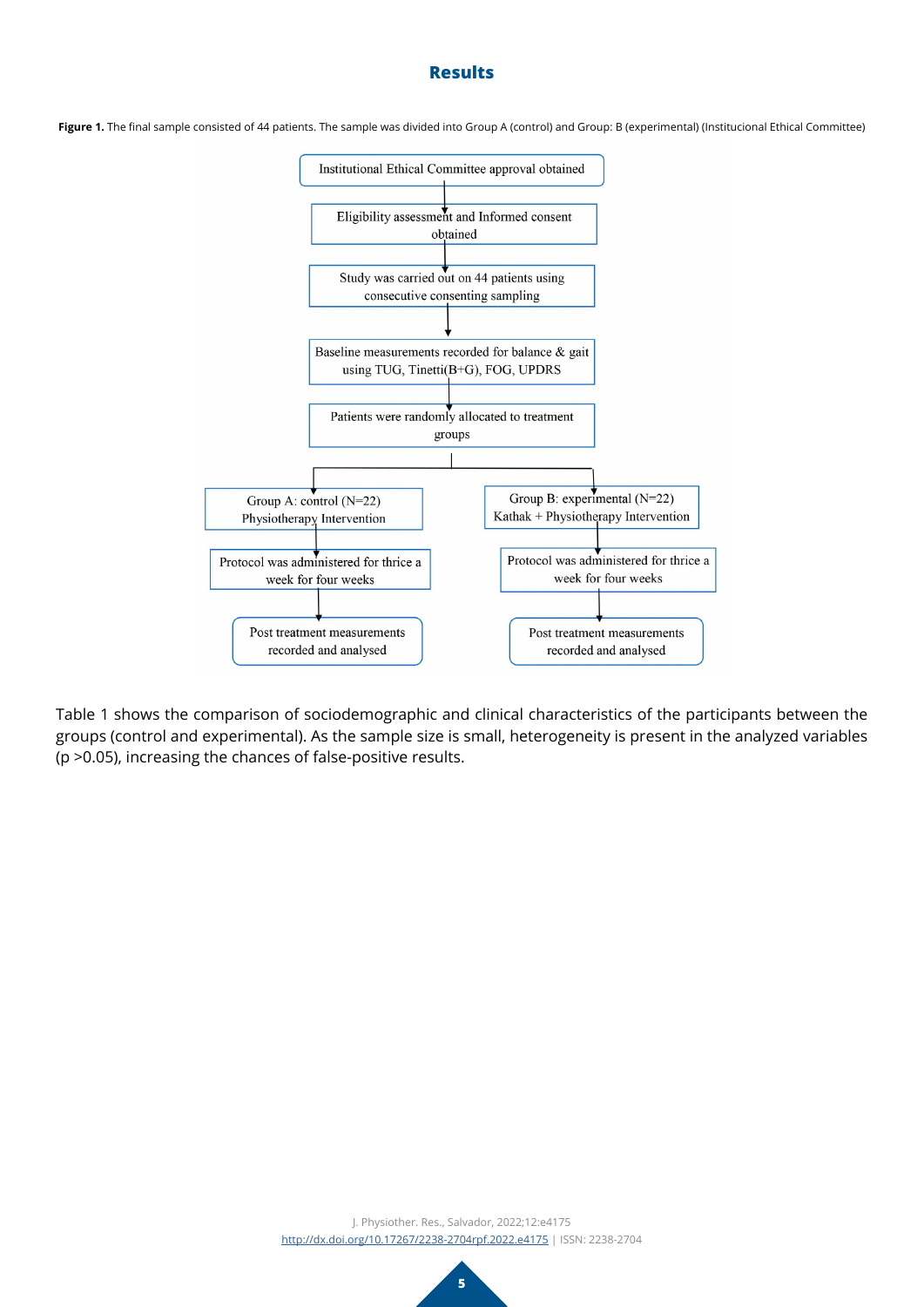**Table 1.** Sociodemographic and clinical characteristics of 44 patients with Parkinson's Disease

| Characteristics                                                       | Group A (M±SD)   | Group B (M±SD)   | p-value   |
|-----------------------------------------------------------------------|------------------|------------------|-----------|
| Gender N%                                                             | $N = 22$         | $N=22$           |           |
| Male                                                                  | 14 (64%)         | 45%              | $0.112*$  |
| Female                                                                | 36%              | 55%              |           |
| Age ( $M\pm SD$ )                                                     | 64.18±8.53       | $62.23 \pm 6.21$ | $0.390**$ |
| Years since PD diagnosis                                              | $3.42 \pm 2.28$  | $4.74 \pm 3.62$  | $0.155**$ |
| Hoehn and Yahr scale (M±SD)                                           | 1.76±0.83        | $1.58 \pm 0.68$  | $0.435**$ |
| MMSE (M±SD)                                                           | $25.11 \pm 1.36$ | 24.76±1.62       | $0.442**$ |
| Gait Freezing (N%)                                                    | 18.18%           | 22.72%           | $0.354**$ |
| Duration of previous<br>physiotherapy 8.62±1.61<br>treatment (Months) |                  | $7.51 \pm 2.37$  | $0.076**$ |
| Marital Status N (%)<br>Married<br>Widowed                            | 89%<br>11%       | 91%<br>9%        | $0.420*$  |

\*Student's Independent Test, \*\*Chi-square test/Fisher's exact test.

## **Time up and Go**

In the within-group comparison for the TUG test for the control and experimental groups, there was a statistically significant difference for the values (p < 0.01). However, when comparing the post-intervention values between the control and experiment groups, there was no significant difference ( $p = 0.361$ ), (Figure 2).





Group A: control; Group B: Experiment.

#### **Tinetti Test**

Both groups showed a statistically significant difference after the intervention with p <0.001. However, the comparison between groups produced no significant difference after the intervention, p = 0.479 (Figure 3).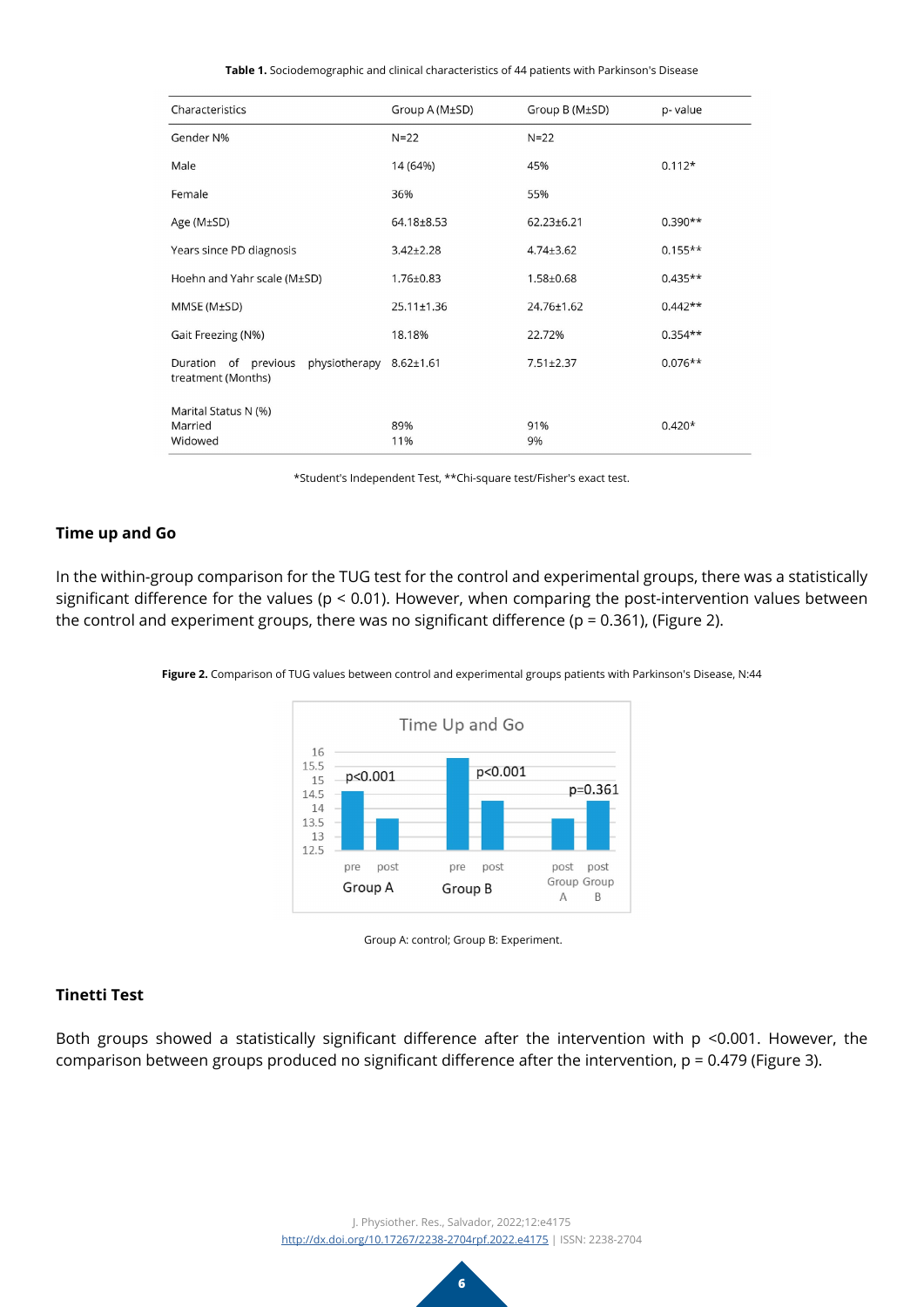**Figure 3.** Comparison of Tinetti Test values between control and experimental groups of patients with Parkinson's disease, N:44



## **Freezing of Gait Questionnaire**

There was a significant difference seen for Freezing of Gait questionnaire for both the groups post intervention with p<0.01. Between groups, there was no significant change in perception of freezing for either of the groups post intervention with p=0.73 (Figure 4). However, both groups showed trends toward a reduction in reported freezing.

**Figure 4.** Comparison of FOG -Questionnaire values between control and experimental groups of patients with Parkinson's disease, N:44



# **Unified Parkinson's Disease Rating Scale III- UPDRS**

There was no statistical difference when analyzing the UPDRS values in the researched sample, p>0.05, (Figure 5).



**Figure 5.** Comparison of UPDRS values between control and experimental groups of patients with Parkinson's disease, N: 44

J. Physiother. Res., Salvador, 2022;12:e4175 <http://dx.doi.org/10.17267/2238-2704rpf.2022.e4175> | ISSN: 2238-2704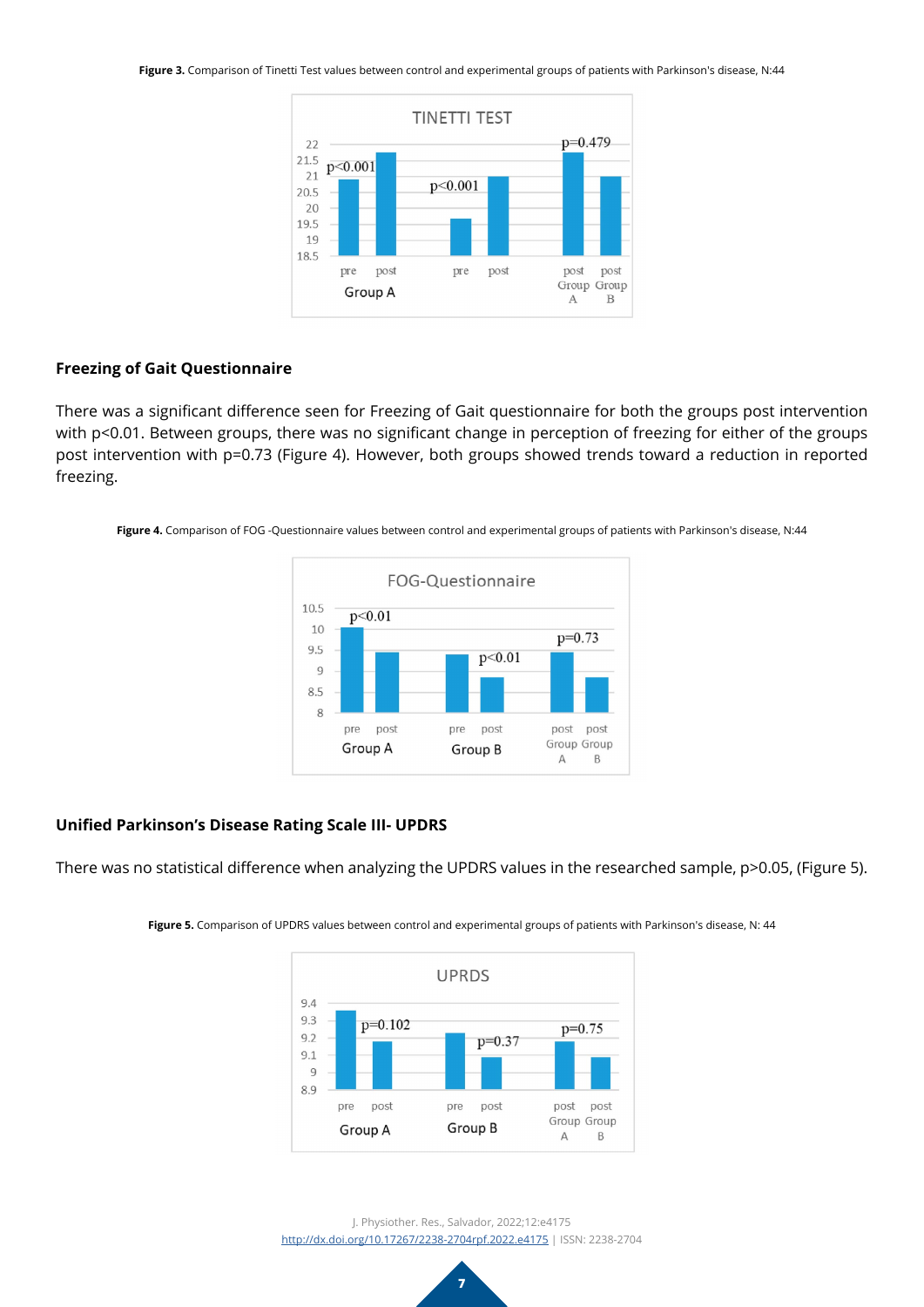# **Discussion**

Individuals with PD may present balance and gait problems that reduce their mobility in activities of daily living.[1](#page-8-0),[24](#page-9-18),[25](#page-9-19) Dance has been used as an exercise in this population. $4$  Comparison of each group pre and post shows that balance and mobility results improved in both groups. This improvement may have been due to physical therapy alone, as it is the only therapy present in both groups, and dance may not have made a difference. Although the results were not significant, dance can be an interesting alternative to be added to physiotherapy as playful work and socio-cultural interaction. The lack of significance may be due to the small sample size, heterogeneity of baseline sociodemographic and clinical values, and the short treatment period.

In the present study, balance and gait were assessed by Tinetti, TUG test, FOG-Q. UPDRS III scale was used to gauge the severity and progression of Parkinson's disease. The minimal detectable change (MDC) for the timed up and go test<sup>16</sup> in PD patients is 3.5 s, higher than the 1 s improvement observed in the control group and 1.6 s in the experimental group. The minimum detectable change in the UPDRS III scale, a value of 5, is considered significant.<sup>[26](#page-9-20)</sup> In the present study, there was no significant change in any group. Data on MDC for Tinetti and FOG-Q in PD patients is lacking. In a study, Deb A Kegelmeyer et al. concluded that Tinetti is a better predictor of fall risk in individuals with PD than several other clinical balance tests.<sup>27</sup>

The results displayed significant improvement after the intervention within groups. However, it is not clear if the difference is clinically meaningful as results did not display any significant difference on most measures of functional mobility (clinical tests) above the reported threshold for MDC. Also, UPDRSIII showed no effect in within or betweengroup comparison. This could be explained owing to the greater sensitivity of functional and objective measures than the more subjective UPDRSIII in capturing changes in motor performance. $23$ 

No significant effect in the intervention group may be explained as dance styles are incorporated into balance exercises as a part of exercise protocol, such as placing one foot in front, dynamic balance in single stance, heel-toe, and toe-heel walking. Also, the longterm effect of intervention in future studies with a

large sample size may be helpful to see if the changes observed in balance and gait can be above the minimal detectable change. Though not evaluated, the patients' adherence to treatment with Kathak was good and encouraging. Since the patient has a sense of learning a new thing, thus physiotherapy exercise using dance as an adjunct could be more compliant and beneficial.

In the clinical literature, sensory systems through visual or auditory cues have been mentioned as a form of non-pharmacological treatment to facilitate locomotor activity. $28-29$  The cues can improve gait in people with PD.[28](#page-10-0) They are defined as the use of external temporals or spatial stimuli to facilitate onset and continuation of movement (walking  $.29$  Recent reviews suggest that it may immediately affect gait performance in people with Parkinson's disease.<sup>[30](#page-10-2)</sup> In the present study these stimuli were provided through physical therapy interventions and Kathak dance movements.

Recent research has indicated the use of rhythmic auditory cueing and exercise owing to the positive effects it has proven for gait and mobility in patients with PD.<sup>[31](#page-10-3)</sup> Thus, it is suggested to be incorporated into a regular rehabilitation program for such patients. $31$ Studies carried out to demonstrate the effectiveness of gait training assisted by rhythmic auditory stimulation has demonstrated an overall improvement in gait quality.[32](#page-10-4) Alongside, improvements in speed and stride length and regularizing of cadence were also demonstrated.[32](#page-10-4)

Though both treatment groups had a notable change in TUG scores post-treatment, clinically meaningful results were not found. Previous research reporting overall gait improvement has used more objective measures like kinematic gait parameters and gait analysis. However, they were not used in the present study.

Moreover, PD is recognized as a complex condition with an individualized presentation. $33$  Therefore, Morris and colleagues emphasized the importance of physiotherapists to understand the specific experience of Parkinson's disease by the individual patient.<sup>34</sup> They emphasized that treatment should be tailor-made to suit a person's complaints, lifestyle, and personal interests instead of a "one size fit all" approach.<sup>[34](#page-10-6)</sup>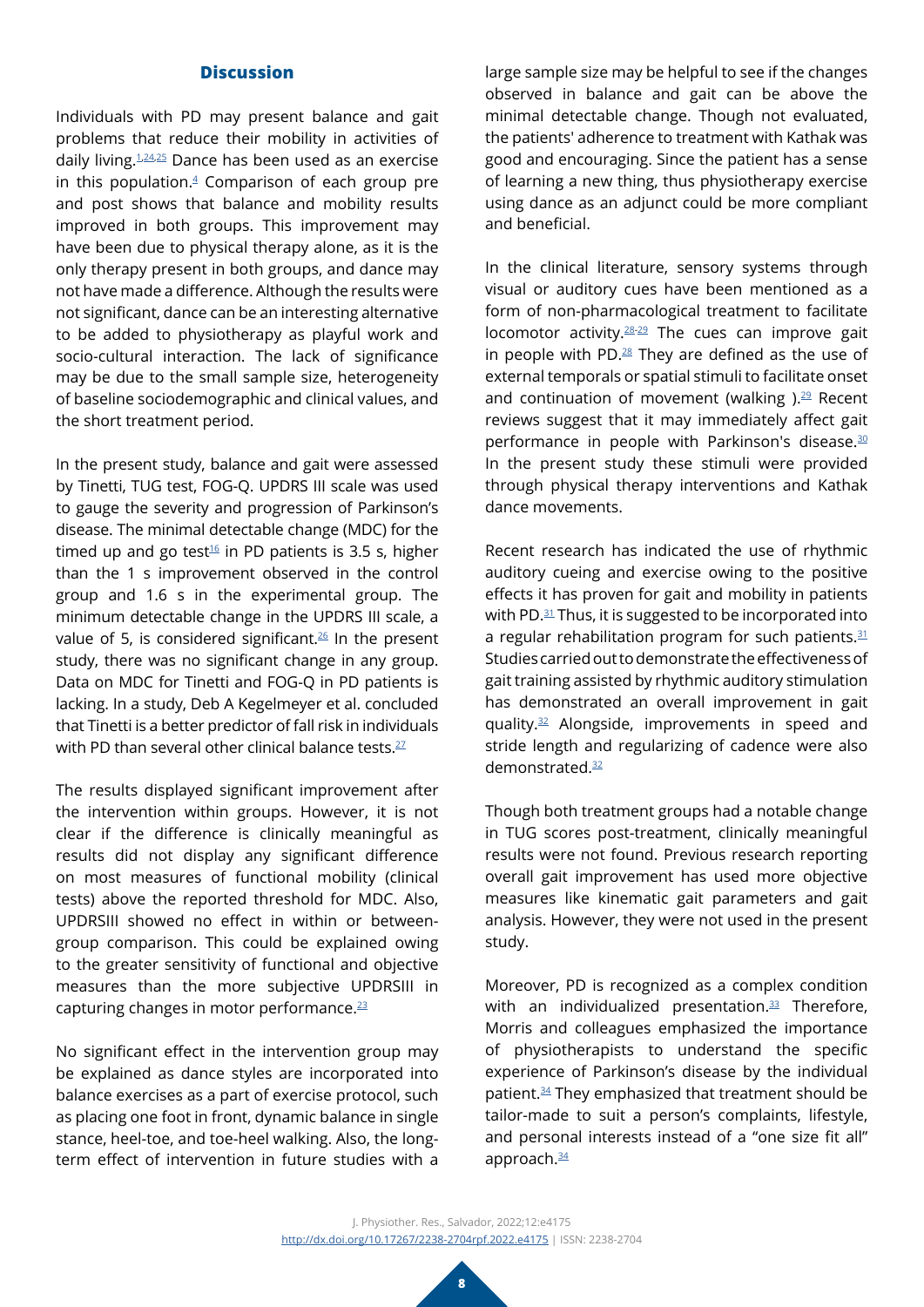The developing evidence is suggestive that the structures (basal ganglia) affected by PD are particularly involved in the control of dance movements. Brown et al. used Positron Emission Tomography to study the brain regions involved in the control of tango movements of a single lower extremity in healthy subjects lying supine. $12$  They examined three core aspects of dance in their study: entrainment, meter, and patterned movement. In their study, amateur dancers were made to perform small-scale, cyclically repeated tango steps on an inclined surface without any visual guidance. Their study demonstrated that entrainment of dance steps to music was supported by anterior cerebellar vermis compared to self-pacing movements. In the voluntary control of metric motion, movement to a regular metric rhythm was supported by the right putamen in comparison to movement to an irregular rhythm. The medial superior parietal lobule was activated with spatial navigation of leg movement during the dance. This contributes to the proprioceptive and somatosensory contributions to spatial cognition in dance. They concluded that cortical, subcortical, and cerebellar regions were active at the systems level. The data from their study concludes that the interacting network of brain areas during spatially patterned, bipedal, rhythmic movements are integrated with dance. This is also consistent with recent work on simpler and rhythmic, motorsensory behaviors. $12$  It may be interesting to carry out a similar study for individuals with Parkinson's applying Kathak in future research.

The present study has some limitations: evaluators were not blinded to group allocation, possible participants who presented frozen gait as an outcome modifier, physical activity, or other modalities of physical therapy performed previously. Furthermore, PD H&Y III stages and cognitive dysfunction might have influenced the results of this study. Though subjects were instructed not to begin any new exercise regime during the study, this factor was not controlled, which could have added a bias in the study. Due to these limitations, the findings must be interpreted cautiously. Future studies should seek to control these potential sources of bias and include a follow-up of the outcome.

## **Conclusion**

From the results obtained, it can be concluded that the Kathak dance movement may be used as a complementary therapy along with routine physiotherapy to improve balance and gait in patients with PD. It can be an interesting alternative to be added to physiotherapy as playful work and sociocultural interaction and may be an appropriate and effective form of adjunct to exercise for individuals with PD. The patient may also have a sense of learning a new thing; thus, exercises using dance as an adjunct therapy to routine exercise sessions could be more compliant and beneficial.

#### **Authors' contributions**

Deepika M and Loveleen W conceptualized and designed the experiment, analyzed, interpreted the data, and wrote the manuscript. Loveleen W collected the data. Deepika M, Loveleen W, and Medha D reviewed and finalized the manuscript for publication. Medha D provided critical intellectual content.

#### **Conflicts of interest**

No financial, legal, or political conflicts involving third parties (government, corporations, private foundations, etc.) have been declared for any aspect of the submitted work (including, but not limited to grants and funding, advisory board participation, study design, preparation of the manuscript, statistical analysis, etc.).

#### **References**

<span id="page-8-0"></span>1. O'Sullivan SB, Schmitz TJ, Fulk GD. Physical Rehabilitation. 6th ed. Philadelphia: FA Davis Company; 2014.

<span id="page-8-1"></span>2. Rizek P, Kumar N, Jog MS. An update on the diagnosis and treatment of Parkinson disease. Can Med Assoc. J. 2016;188(16):1157-65.<https://doi.org/10.1503/cmaj.151179>

<span id="page-8-2"></span>3. DeMaagd G, Philip A. Parkinson's disease and its management: part 1: disease entity, risk factors, pathophysiology, clinical presentation, and diagnosis. Pharmacol. Ther. 2015;40(8):504-10. Cited: PMID: [26236139](https://pubmed.ncbi.nlm.nih.gov/26236139/).

<span id="page-8-3"></span>4. Earhart GM. Dance as therapy for individuals with Parkinson disease. Eur J Phys Med Rehabil. 2009;45(2):231-38. Cited: PMID: [19532110](https://pubmed.ncbi.nlm.nih.gov/19532110/).

J. Physiother. Res., Salvador, 2022;12:e4175 <http://dx.doi.org/10.17267/2238-2704rpf.2022.e4175> | ISSN: 2238-2704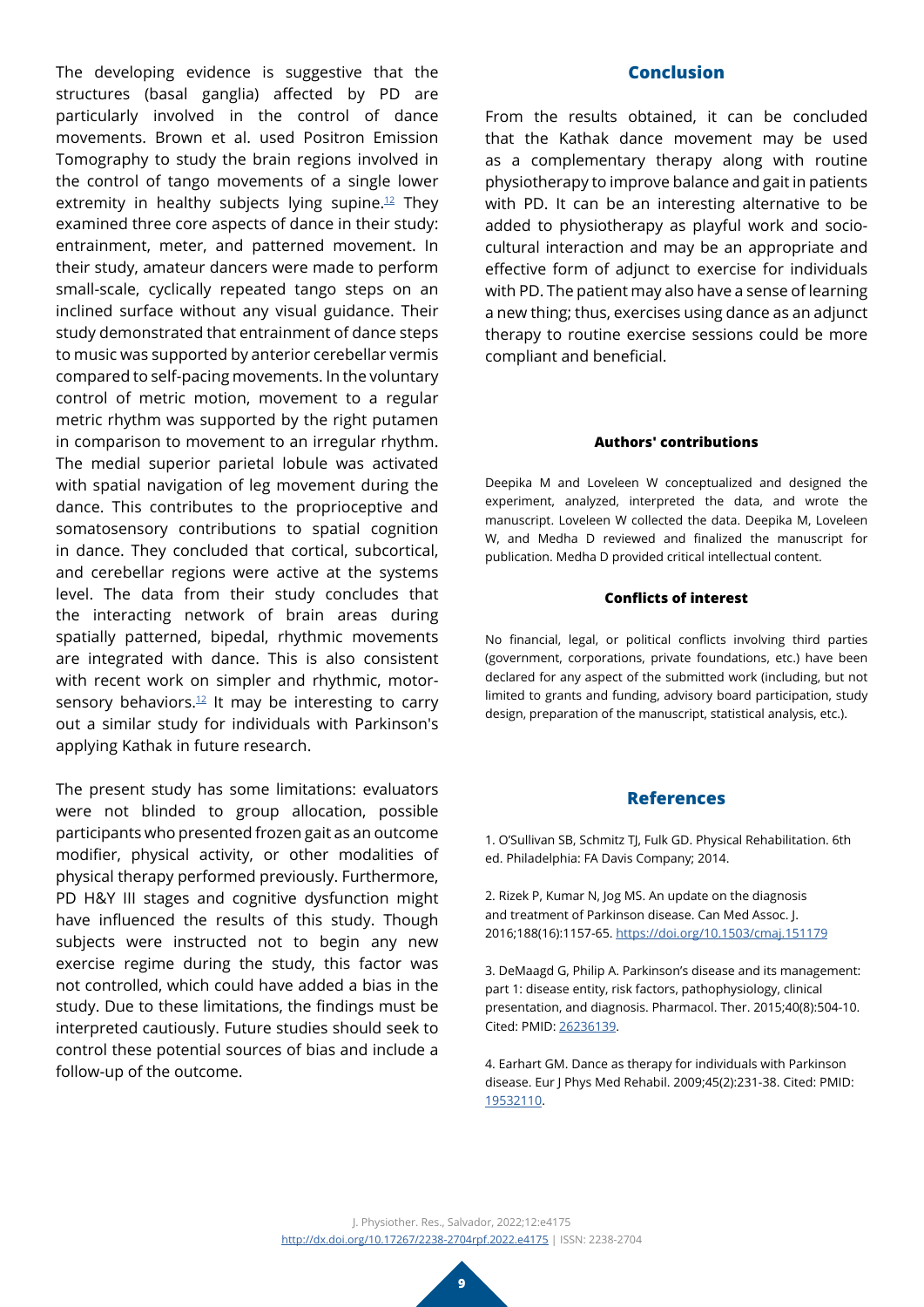5. Herman T, Giladi N, Gruendlinger L, Hausdorff JM. Six weeks of intensive treadmill training improves gait and quality of life in patients with Parkinson's disease: a pilot study. Arch Phys Med Rehabil. 2007;88(9):1154–8. [https://doi.org/10.1016/j.](https://doi.org/10.1016/j.apmr.2007.05.015) [apmr.2007.05.015](https://doi.org/10.1016/j.apmr.2007.05.015)

<span id="page-9-0"></span>6. Soke F, Guclu-Gunduz, A, Kocer B, Fidan I, Keskinoglu P. Taskoriented circuit training combined with aerobic training improves motor performance and balance in people with Parkinson′s Disease. Acta Neurol Belg. 2021;121:535–43. [https://doi.](https://doi.org/10.1007/s13760-019-01247-8) [org/10.1007/s13760-019-01247-8](https://doi.org/10.1007/s13760-019-01247-8)

<span id="page-9-1"></span>7. Keus SHJ, Hendriks HJM, Bloem BR, Bredero-Cohen AB, Goede CJT, Haaren M, et al. KNGF Guidelines for physical therapy. Dutch Journal of Physiotherapy [Internet]. 2004;114(Suppl 3):1-86. Available from: [http://www.ergod.org/download/Guideline%20](http://www.ergod.org/download/Guideline%20Parkinsons%20disease.pdf) [Parkinsons%20disease.pdf](http://www.ergod.org/download/Guideline%20Parkinsons%20disease.pdf)

<span id="page-9-2"></span>8. Keus SH, Bloem BR, Hendriks EJ, Bredero-Cohen AB, Munneke M. Practice Recommendations Development G. Evidencebased analysis of physical therapy in Parkinson's disease with recommendations for practice and research. Mov Disord. 2007;22(4):451-60. <https://doi.org/10.1002/mds.21244>

<span id="page-9-3"></span>9. Hackney ME, Kantorovich S, Levin R, Earhart GM. Effects of tango on functional mobility in Parkinson's disease: a preliminary study. J Neurol Phys Ther. 2007;31(4):173-9. [https://doi.](https://doi.org/10.1097/NPT.0b013e31815ce78b) [org/10.1097/NPT.0b013e31815ce78b](https://doi.org/10.1097/NPT.0b013e31815ce78b)

<span id="page-9-4"></span>10. Mak MK, Hui-Chan CW. Cued task-specific training is better than exercise in improving sit-to-stand in patients with Parkinson's disease: A randomized controlled trial. Mov Disord. 2008;23(4):501-9.<https://doi.org/10.1002/mds.21509>

<span id="page-9-5"></span>11. Sacco K, Cauda F, Cerliani L, Mate D, Duca S, Geminiani GC. Motor imagery of walking following training in locomotor attention. The effect of 'the tango lesson'. Neuroimage. 2006;32(3):1441-9. [https://doi.org/10.1016/j.](https://doi.org/10.1016/j.neuroimage.2006.05.018) [neuroimage.2006.05.018](https://doi.org/10.1016/j.neuroimage.2006.05.018)

<span id="page-9-6"></span>12. Brown S, Martinez MJ, Parsons LM. The neural basis of human dance. Cerebral cortex. 2005;16(8):1157-67. [https://doi.](https://doi.org/10.1093/cercor/bhj057) [org/10.1093/cercor/bhj057](https://doi.org/10.1093/cercor/bhj057)

<span id="page-9-7"></span>13. Setia MS. Methodology series module 5: Sampling strategies. Indian J Dermatol. 2016;61(5):505-9. [https://doi.org/10.4103/0019-](https://doi.org/10.4103/0019-5154.190118) [5154.190118](https://doi.org/10.4103/0019-5154.190118)

<span id="page-9-8"></span>14. Viccaro LJ, Perera S, Studenski SA. Is timed up and go better than gait speed in predicting health, function, and falls in older adults? J Am Geriatr Soc. 2011;59(5):887–92. [https://doi.](https://doi.org/10.1111/j.1532-5415.2011.03336.x) [org/10.1111/j.1532-5415.2011.03336.x](https://doi.org/10.1111/j.1532-5415.2011.03336.x)

<span id="page-9-9"></span>15. Foreman KB, Addison O, Kim HS, Dibble LE. Testing balance and fall risk in persons with Parkinson disease, an argument for ecologically valid testing. Parkinsonism Relat Disord. 2011;17(3):166–71. [https://doi.org/10.1016/j.](https://doi.org/10.1016/j.parkreldis.2010.12.007) [parkreldis.2010.12.007](https://doi.org/10.1016/j.parkreldis.2010.12.007)

<span id="page-9-10"></span>16. Huang SL, Hsieh CL, Wu RM, Tai CH, Lin CH, Lu WS. Minimal detectable change of the timed "up & go" test and the dynamic gait index in people with Parkinson disease. Phys Ther. 2011;91(1):114-21.<https://doi.org/10.2522/ptj.20090126>

<span id="page-9-11"></span>17. Nocera JR, Stegemöller EL, Malaty IA, Okun MS, Marsiske M, Hass CJ. Using the Timed Up & Go test in a clinical setting to predict falling in Parkinson's disease. Arch Phys Med Rehabil. 2013;94(7):1300-5.<https://doi.org/10.1016/j.apmr.2013.02.020>

<span id="page-9-12"></span>18. Kerr GK, Worringham CJ, Cole MH, Lacherez PF, Wood JM, Silburn PA. Predictors of future falls in Parkinson disease. Neurology. 2010;75(2):116–24. [https://doi.org/10.1212/](https://doi.org/10.1212/WNL.0b013e3181e7b688) [WNL.0b013e3181e7b688](https://doi.org/10.1212/WNL.0b013e3181e7b688)

<span id="page-9-13"></span>19. Contreras A, Grandas F. Risk of falls in Parkinson's disease: a cross-sectional study of 160 patients. Parkinsons Dis. 2012;2012:362572.<https://doi.org/10.1155/2012/362572>

<span id="page-9-14"></span>20. Stebbins T, Goetz CG. Factor structure of the Unified Parkinson's Disease Rating Scale: motor examination section. Mov Disord. 1998;13(4):633–6.<https://doi.org/10.1002/mds.870130404>

<span id="page-9-15"></span>21. Giladi N, Shabtai H, Simon ES, Biran S, Tal J, Korczyn AD. Construction of freezing of gait questionnaire for patients with Parkinsonism. Parkinsonism Relat Disord. 2000;6(3):165–70. [https://doi.org/10.1016/S1353-8020\(99\)00062-0](https://doi.org/10.1016/S1353-8020(99)00062-0)

<span id="page-9-16"></span>22. Umphred DA. Neurological Rehabilitation. 5th ed. Netherlands: Elsevier Health Sciences; 2007.

<span id="page-9-17"></span>23. Fisher BE, Wu AD, Salem GJ, Song J, Lin CH, Yip J, et al. The effect of exercise training in improving motor performance and corticomotor excitability in people with early Parkinson's disease. Arch Phys Med Rehabil. 2008;89(7):1221-9. [https://doi.](https://doi.org/10.1016/j.apmr.2008.01.013) [org/10.1016/j.apmr.2008.01.013](https://doi.org/10.1016/j.apmr.2008.01.013)

<span id="page-9-18"></span>24. Boonstra TA, Van Der Kooij H, Munneke M, Bloem BR. Gait disorders and balance disturbances in Parkinson's disease: clinical update and pathophysiology. Curr Opin Neurol. 2008;21(4):461- 71.<https://doi.org/10.1097/WCO.0b013e328305bdaf>

<span id="page-9-19"></span>25. Duncan RP, Leddy AL, Earhart GM. Management of balance and gait in older individuals with Parkinson's disease [Internet]. Aging Health. 2011;7(2):205-18. Available from: [https://digitalcommons.wustl.edu/cgi/viewcontent.](https://digitalcommons.wustl.edu/cgi/viewcontent.cgi?article=1031&context=pt_facpubs ) [cgi?article=1031&context=pt\\_facpubs](https://digitalcommons.wustl.edu/cgi/viewcontent.cgi?article=1031&context=pt_facpubs )

<span id="page-9-20"></span>26. Schrag A, Sampaio C, Counsell N, Poewe W. Minimal clinically important change on the Unified Parkinson's Disease Rating Scale. Mov Disord. 2006;21(8):1200-7. [https://doi.org/10.1002/](https://doi.org/10.1002/mds.20914) [mds.20914](https://doi.org/10.1002/mds.20914)

<span id="page-9-21"></span>27. Kegelmeyer D, Kloos AD, Kostyk SK, Thomas KM. Reliabilty and validity of the Tinetti Mobility Test for individuals with parkinson disease. J Neurol Phys Ther. 2005;29(4):193-4. [https://doi.org/](https://doi.org/https://doi.org/10.1097/01.NPT.0000282331.64886.2f) [https://doi.org/10.1097/01.NPT.0000282331.64886.2f](https://doi.org/https://doi.org/10.1097/01.NPT.0000282331.64886.2f)

J. Physiother. Res., Salvador, 2022;12:e4175 <http://dx.doi.org/10.17267/2238-2704rpf.2022.e4175> | ISSN: 2238-2704